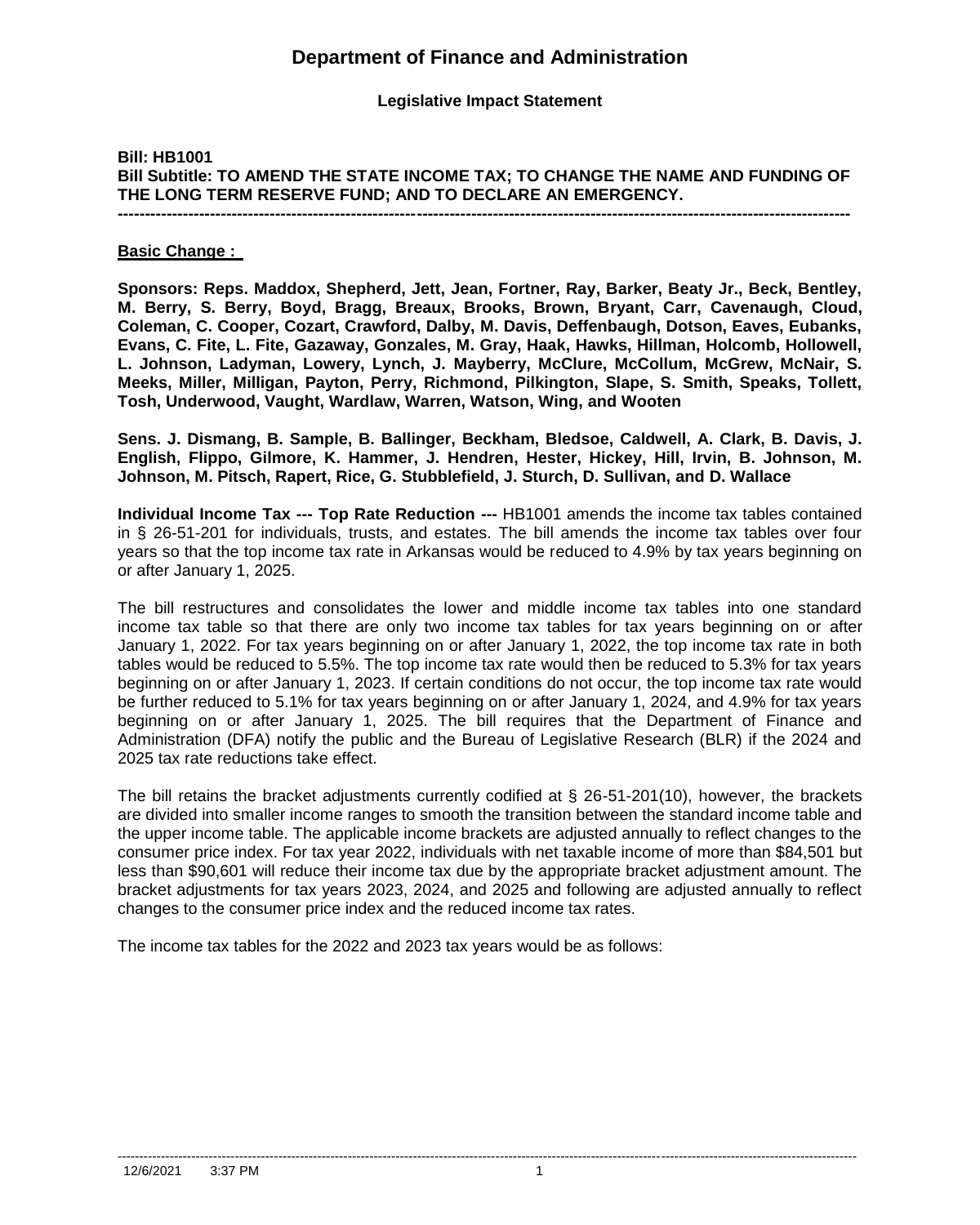### **Legislative Impact Statement**

# **Bill: HB1001 Bill Subtitle: TO AMEND THE STATE INCOME TAX; TO CHANGE THE NAME AND FUNDING OF THE LONG TERM RESERVE FUND; AND TO DECLARE AN EMERGENCY.**

|                                                                                                                                      | Tax Year 2022                           |                                                    |                     |
|--------------------------------------------------------------------------------------------------------------------------------------|-----------------------------------------|----------------------------------------------------|---------------------|
| <b>Standard Income Table</b>                                                                                                         |                                         | <b>Upper Income Table</b>                          |                     |
| \$0 to \$4,999<br>\$5,000 to \$9,999<br>\$10,000 to \$14,299<br>\$14,300 to \$23,599<br>\$23,600 to \$39,699<br>\$39,700 to \$84,500 | $0\%$<br>2%<br>3%<br>3.4%<br>5%<br>5.5% | \$0 to \$4,300<br>\$4,301 to \$8,500<br>$$8,501 +$ | 2%<br>4%<br>5.5%    |
|                                                                                                                                      | Tax Year 2023                           |                                                    |                     |
| <b>Standard Income Table</b>                                                                                                         |                                         | <b>Upper Income Table</b>                          |                     |
| \$0 to \$4,999<br>\$5,000 to \$9,999<br>\$10,000 to \$14,299<br>\$14,300 to \$23,599<br>\$23,600 to \$39,699<br>\$39,700 to \$84,500 | $0\%$<br>2%<br>3%<br>3.4%<br>5%<br>5.3% | \$0 to \$4,300<br>\$4,301 to \$8,500<br>$$8,501 +$ | $2\%$<br>4%<br>5.3% |

The bill provides that the planned income tax reductions for tax years 2024 and 2025 shall not take effect if a transfer from the Catastrophic Reserve Fund (formerly the Long Term Reserve Fund) occurs for any reason between July 1, 2022 and January 1, 2024. If funds are transferred from the Catastrophic Reserve Fund during that period, the income tax tables for tax year 2023 would continue to apply. If a transfer does not occur and the income tax rate reduction is implemented, the income tax table for the 2024 tax year would be as follows:

### **Tax Year 2024**

| <b>Standard Income Table</b>                 |            | <b>Upper Income Table</b> |      |
|----------------------------------------------|------------|---------------------------|------|
| \$0 to \$4,999                               | 0%         | \$0 to \$4,300            | 2%   |
| \$5,000 to \$9,999                           | 2%         | \$4,301 to \$8,500        | 4%   |
| \$10,000 to \$14,299<br>\$14,300 to \$23,599 | 3%<br>3.4% | $$8,501 +$                | 5.1% |
| \$23,600 to \$39,699                         | 5%         |                           |      |
| \$39,700 to \$84,500                         | 5.1%       |                           |      |

The bill provides that the planned income tax reductions for tax year 2025 shall not take effect if a transfer from the Catastrophic Reserve Fund occurs for any reason between January 1, 2024 and December 31, 2024. If a transfer does occur, the income tax tables for tax year 2024 would continue to apply. If a transfer does not occur and the income tax rate reduction is implemented, the income tax table for the 2025 and following tax years would be as follows:

--------------------------------------------------------------------------------------------------------------------------------------------------------------------------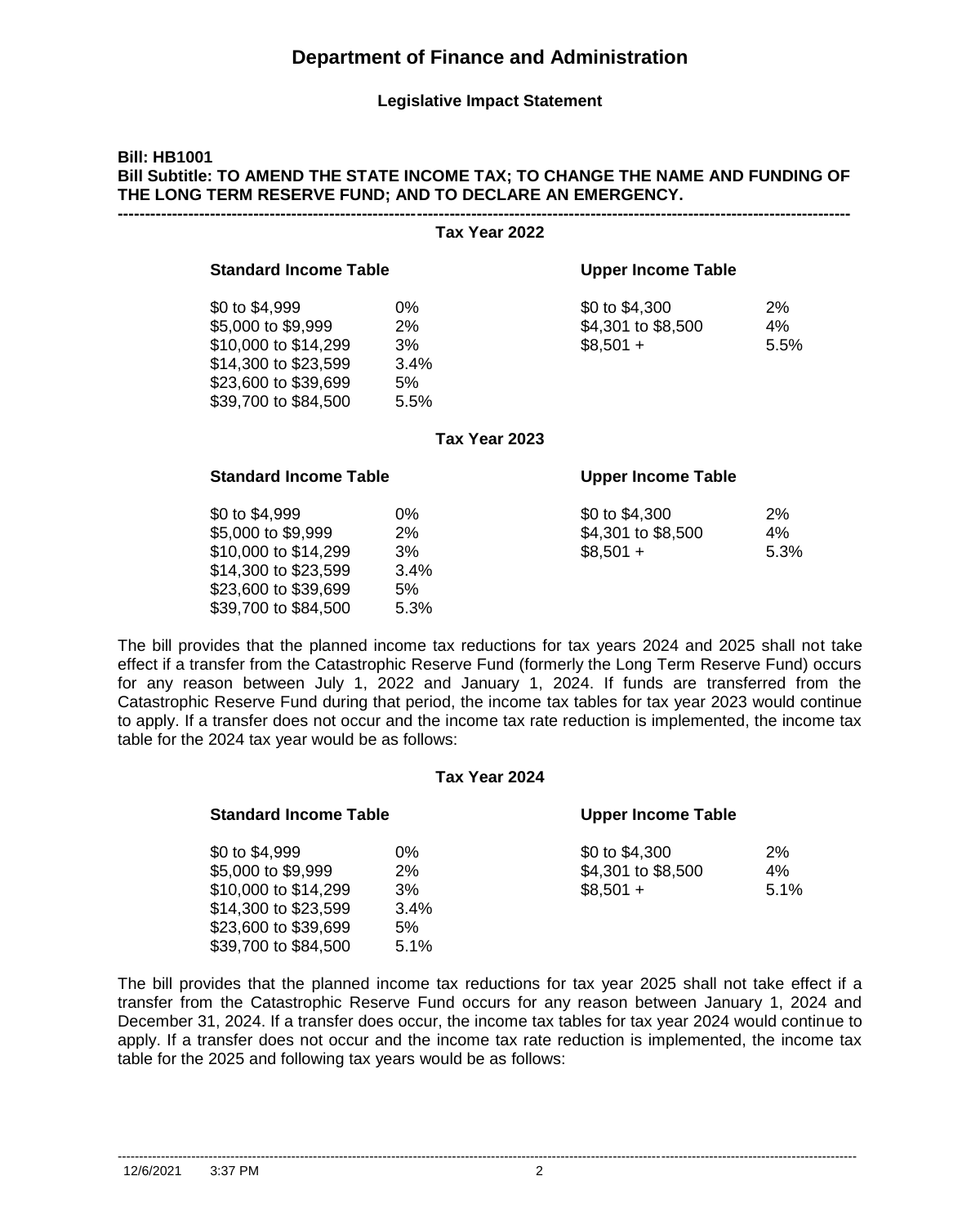### **Legislative Impact Statement**

## **Bill: HB1001 Bill Subtitle: TO AMEND THE STATE INCOME TAX; TO CHANGE THE NAME AND FUNDING OF THE LONG TERM RESERVE FUND; AND TO DECLARE AN EMERGENCY. ---------------------------------------------------------------------------------------------------------------------------------------**

#### **2025 and Following Tax Years**

| <b>Standard Income Table</b> |      | <b>Upper Income Table</b> |      |
|------------------------------|------|---------------------------|------|
| \$0 to \$4,999               | 0%   | \$0 to \$4,300            | 2%   |
| \$5,000 to \$9,999           | 2%   | \$4,301 to \$8,500        | 4%   |
| \$10,000 to \$14,299         | 3%   | $$8.501 +$                | 4.9% |
| \$14,300 to \$23,599         | 3.4% |                           |      |
| \$23,600 to \$84,500         | 4.9% |                           |      |

**Corporation Income Tax --- Top Rate Reduction ---** The bill reduces the top corporation income tax rate for tax years beginning on or after January 1, 2023 to 5.7%. If certain conditions do not occur, the top corporation income tax rate would be further reduced to 5.5% for tax years beginning on or after January 1, 2024, and 5.3% for tax years beginning on or after January 1, 2025. The bill provides that the planned corporation income tax reductions for tax year 2024 and following shall not take effect if a transfer from the Catastrophic Reserve Fund occurs for any reason between July 1, 2022 and January 1, 2024. The bill provides that the planned corporation income tax reductions for tax year 2025 shall not take effect if a transfer occurs between January 1, 2024 and December 31, 2024. The bill requires that DFA notify the public and BLR if the 2024 and 2025 tax rate reductions take effect.

### **Tax Year 2023**

#### **Corporation Income Tax Table**

| \$0 to \$3,000       | $1\%$ |
|----------------------|-------|
| \$3,001 to \$6,000   | 2%    |
| \$6,001 to \$11,000  | 3%    |
| \$11,001 to \$25,000 | .5%   |
| $$25,001 +$          | 5.7%  |

#### **Tax Year 2024**

### **Corporation Income Tax Table**

| \$0 to \$3,000       | $1\%$ |  |
|----------------------|-------|--|
| \$3,001 to \$6,000   | 2%    |  |
| \$6,001 to \$11,000  | 3%    |  |
| \$11,001 to \$25,000 | 5%    |  |
| $$25,001 +$          | 5.5%  |  |

--------------------------------------------------------------------------------------------------------------------------------------------------------------------------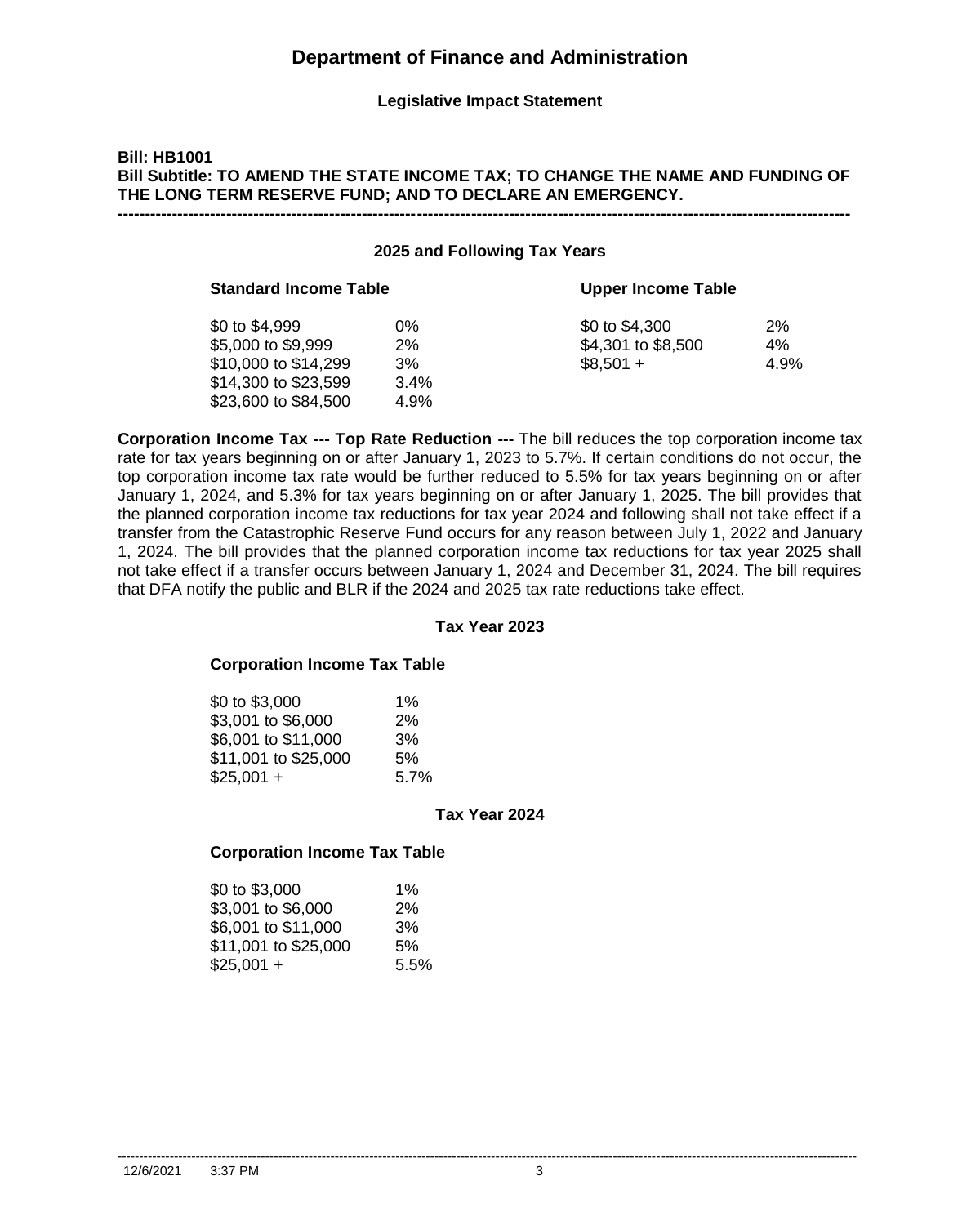**Legislative Impact Statement**

## **Bill: HB1001 Bill Subtitle: TO AMEND THE STATE INCOME TAX; TO CHANGE THE NAME AND FUNDING OF THE LONG TERM RESERVE FUND; AND TO DECLARE AN EMERGENCY. ---------------------------------------------------------------------------------------------------------------------------------------**

### **2025 and Following Tax Years**

### **Corporation Income Tax Table**

| \$0 to \$3,000       | 1%   |
|----------------------|------|
| \$3,001 to \$6,000   | 2%   |
| \$6,001 to \$11,000  | 3%   |
| \$11,001 to \$25,000 | 5%   |
| $$25,001 +$          | 5.3% |

**Foreign Corporation Income Tax --- Top Rate Reduction ---** The bill similarly reduces the top foreign corporation income tax rate for tax years beginning on or after January 1, 2023 to 5.7%. The top foreign corporation income tax rate would be reduced to 5.5% for tax years beginning on or after January 1, 2024 unless a transfer from the Catastrophic Reserve Fund occurs between July 1, 2022 and January 1, 2024. The top foreign corporation income tax rate would be further reduced to 5.3% for tax years beginning on or after January 1, 2025 unless a transfer from the Catastrophic Reserve Fund occurs between January 1, 2024 and December 31, 2014. The bill requires that DFA notify the public and BLR if the 2024 and 2025 tax rate reductions take effect.

**Standard Deduction ---** The bill amends the standard income tax deduction to require DFA to annually increase the standard deduction by the cost-of-living adjustment for the current calendar year, rounded to the nearest ten dollars. The requirement is effective for tax years beginning on or after January 1, 2022.

**Income Tax Credit ---** The bill provides a nonrefundable income tax credit for individual taxpayers with net income up to twenty-four thousand seven hundred dollars (\$24,700) who timely file their income tax return. Taxpayers with net income up to twenty-three thousand six hundred dollars (\$23,600) will receive a \$60 credit against their income tax due, with the credit reduced for every \$100 of additional net income. Taxpayers will be required to timely file their income tax return in order to claim the credit. The table providing the applicable credit amount will be adjusted annually to reflect changes to the consumer price index. The credit will be effective for tax years beginning on or after January 1, 2022.

**Coronavirus Food Assistance Program ---** Act 248 of 2021 adopted certain provisions of federal COVID-19 relief legislation. Under Act 248, income that a taxpayer receives through certain federal COVID-19 relief programs, including payments received under the Coronavirus Food Assistance Program (CFAP) are excluded from the definition of gross income. The bill adds the Coronavirus Food Assistance Program 2, and any successor programs, to the list of COVID-19 relief programs that are excluded from gross income.

**Elective Pass-Through Entity Tax ---** Act 362 of 2021 created a voluntary tax for pass-through entities. The tax is a flat rate of 5.9% for tax years beginning on or after January 1, 2022. The bill amends the tax so that the pass-through entity tax rate reflects the reductions in the income tax rate. The tax will be equal to the top marginal income-tax rate.

**Long Term Reserve Fund ---** The bill renames the Long Term Reserve Fund to the Catastrophic Reserve Fund (the "Fund") and updates references to the Fund throughout the Arkansas Code. The